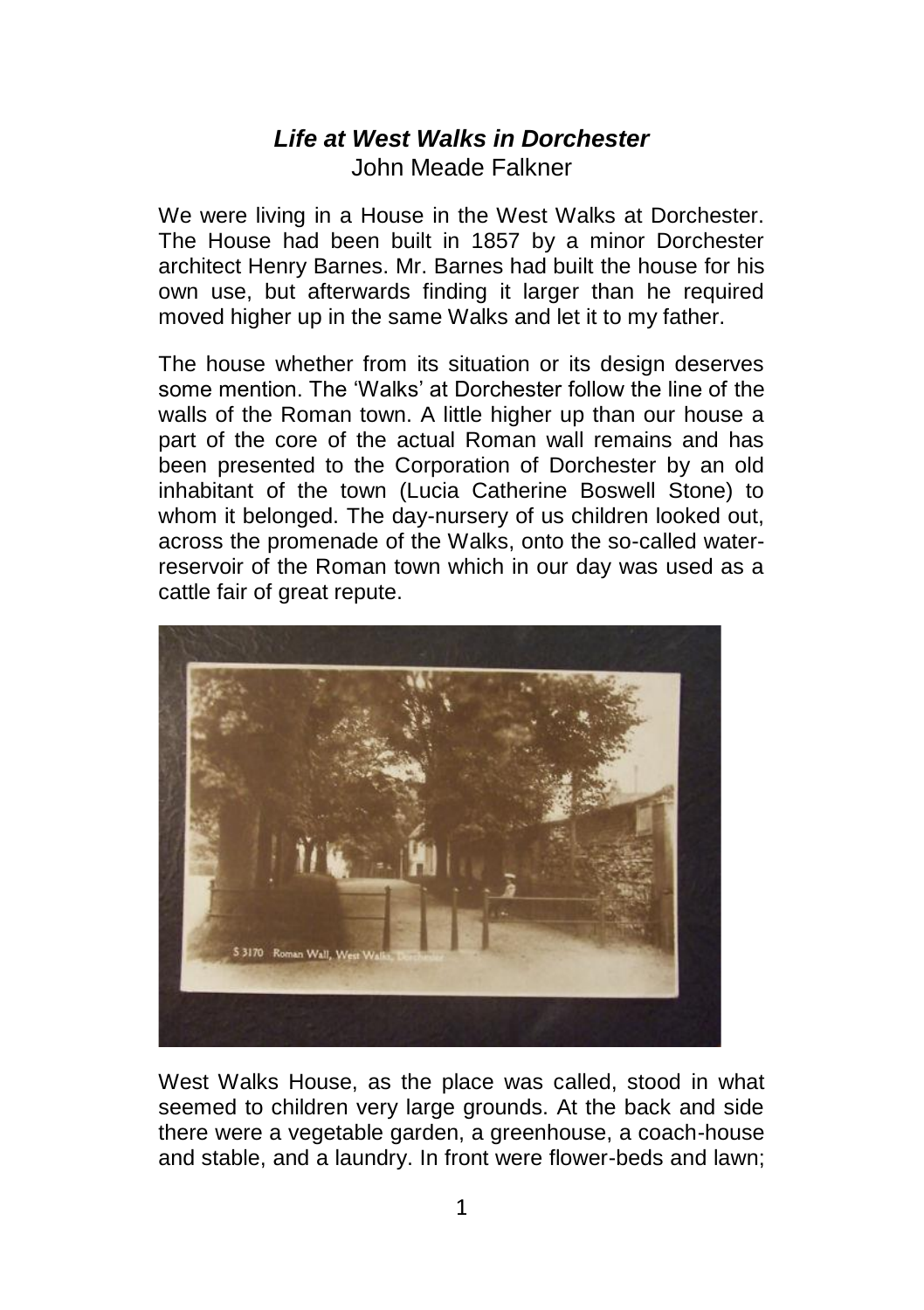a 'round-about' and some shrubberies which we children called a 'Wilderness'. There were some trees, among which a 'tulip-tree' and an 'American oak' had a special dignity in our eyes.

The house was of two storeys, and on both there was a long corridor reaching the whole length of the house from which the main sitting-rooms and bed-rooms opened. On one side at the back there was another part containing spare-rooms, servants' bedrooms, servants' hall, kitchen and the usual accessories. The main frontage of the house was to the South, and on that front there was on the ground-floor a balustraded terrace with a stone balustraded stair-case in the middle leading down to the gardens which were on a lower level. On the first floor immediately above this terrace there was a roofed balcony. All this seems important enough in description, but I must warn readers that to adult eyes the place is but small.

It is possible that Mr. Barnes, who designed the house, had in his recollection the plan of a Roman 'Corridor-House', to which excavations and illustrations had recently called public attention. He certainly had an inclination to classical things and there were in the house some plaster statues of the slightly-draped type. But his greatest classical effort was in the drawing-room, where the ceiling was painted blue with white clouds on which were seated a rout of 'heathen' gods and goddesses. The walls were also covered with similar figures of near life size, sitting in classical niches.

These decorations caused some searching of heart to my mother. My father's easy nature would probably have tolerated them, but eventually he decided to refer the question to Mr. Henry Moule, the Rector of Fordington, Dorchester, a saintly and much revered man, and a great friend of the family. Mr. Moule, after considering the question, said that while he did not feel able to give any definite decision, he was inclined to think that such decoration was scarcely such as might be expected in the house of a clergy-man. My father at once acted on this opinion and after discussion with Mr. Barnes had the whole decoration removed and the room repapered. Mr. Barnes, naturally, regretted the destruction of his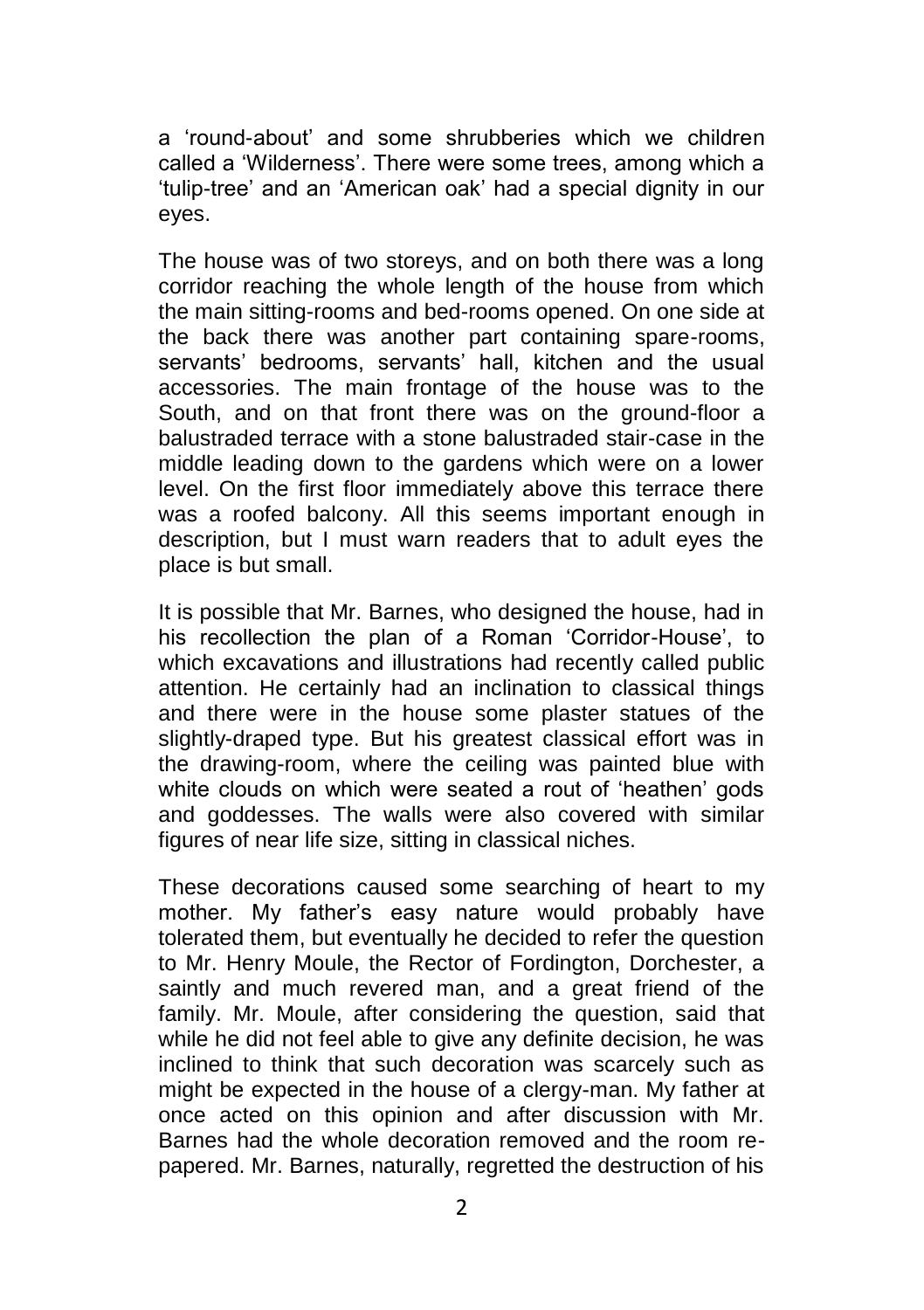designs, but was content to accept compensation and the Olympians were buried in the potato-bed. Of the plaster statues, two were allowed to remain and one was sentenced to exportation.

On the ground-floor were the three principal sitting-rooms of the house. They all opened from the long corridor of which I have spoken. The drawing-room was at the South-East, my father's 'study' at the South-West, and the dining-room between them facing entirely south.

Drawing-room and Dining-room were sunny rooms, especially the former, but the Study, although it had windows both on the South and West, was neither so light or so cheerful. In the afternoon the Western light was much shut out by the high brick wall which separated the Grounds from the Walks, and there was in addition a little shrubbery of laurestinus. Laurestinus (*sic*), of which I am fond, flourishes well in sunless positions, but perhaps from that very reason seems to me a little cold and severe. In the study stood two immensely tall bookcases, one on either side of the fireplace. They were graduated by 'steps' from very deep shelves at the bottom to shallow shelves at the top, and the books in them were not cheerful-looking, consisting for the most part of long sets of volumes bound in dingy cloth. I remember the Library of the Fathers, Newman's Parochial Sermons, Aristotle, Herodotus, Plato, and such like. Over the mantel-piece hung an allegorical engraving of the new quadrangle of St. John's College at Oxford (my father's old College), with Archbishop Laud in the foreground refusing the blandishments of the Scarlet Lady and flinging on the ground a Cardinal's Hat which had been offered him. In the sky above, Angels were flying away with the framed portrait of the President of the College. It is a good and interesting engraving, but it gave me an 'uncomfortable' feeling as a child and I never cared much for looking at it. I was afraid that some day I might see such 'goings on' in real life, might come across so strange a woman sitting on the grass among a nest of serpents or see a flight of angels in the sky transporting the picture of an old man in a heavy frame. There was a black plaster bust of Shakespeare and another of Milton, and on the writing-table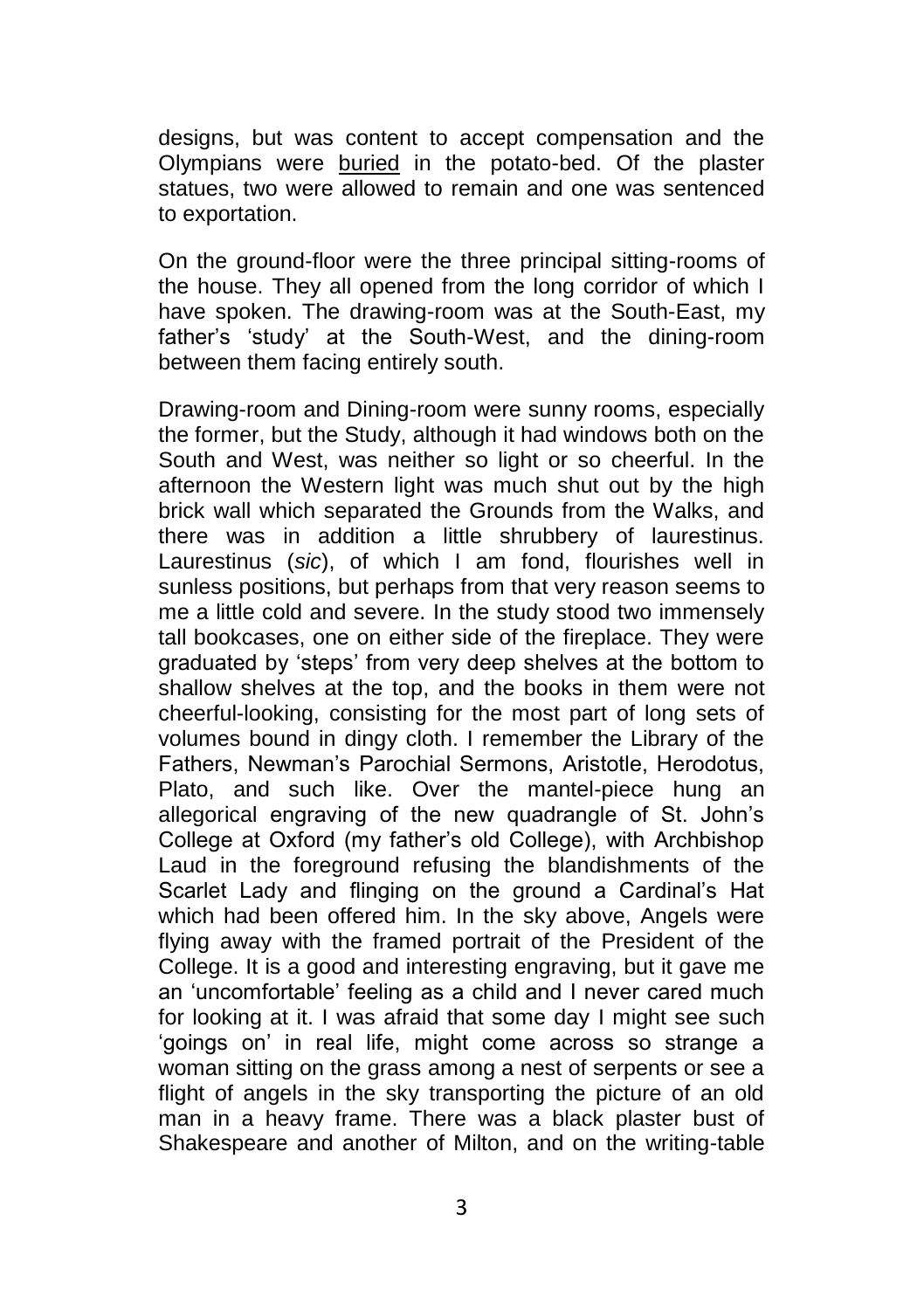was a long ink-stand with three bottles, one for ink, one with a pierced top for pounce, and one of shot with open top into which steel pens could be stuck to clean them. Steel pens were coming much into vogue, a box of them always stood on the table, and another box of india-rubber bands, and another of wafers.

I think that my father used the room as little as he conveniently could, for he was a meridional who loved the sun, and the study was not a sunny place.

Mr. Barnes, besides being an architect, was a painter, and two large canvasses of his were left in the dining-room as landlord fittings. They were on a very large scale (6 or 7 feet long) in heavy gilt frames. One represented a 'Smugglers' Cave' at night with the full moon seen from the interior rising over the sea, the smugglers in the foreground engaged in lighting fires, examining kegs and similar habitual occupations. The other picture was the same cave at dawn, when the smugglers were dressing for their day's work. The furniture of the room was of heavy mahogany, a great sideboard, heavy arm-chairs, heavy chairs, and all were upholstered in scarlet morocco. When my father married he had ordered his furniture from Gillow.

Furniture in the drawing-room was of much the same type. There was a heavy round table of rose-wood in the middle, there was a rose-wood grand piano. There was a rose-wood sofa and a proper assortment of what were 'elegant' Victorian chairs in green leather. There was a rose-wood 'Loo-table', a 'what-not', a 'chiffonier', pronounced Shevoneer, and two great 'ottomans' in oak with green damask tops.

Both drawing-room and dining-room opened onto the gardenterrace by French windows.

My father was a very clever rose-grower and the Dorchester soil was excellent for roses. He delighted in grafting and his rose-beds at West Walks were an object of much admiration. As a boy the French names and the English names for various roses charmed me and many of them have remained in my memory to this day…Dorchester soon appreciated such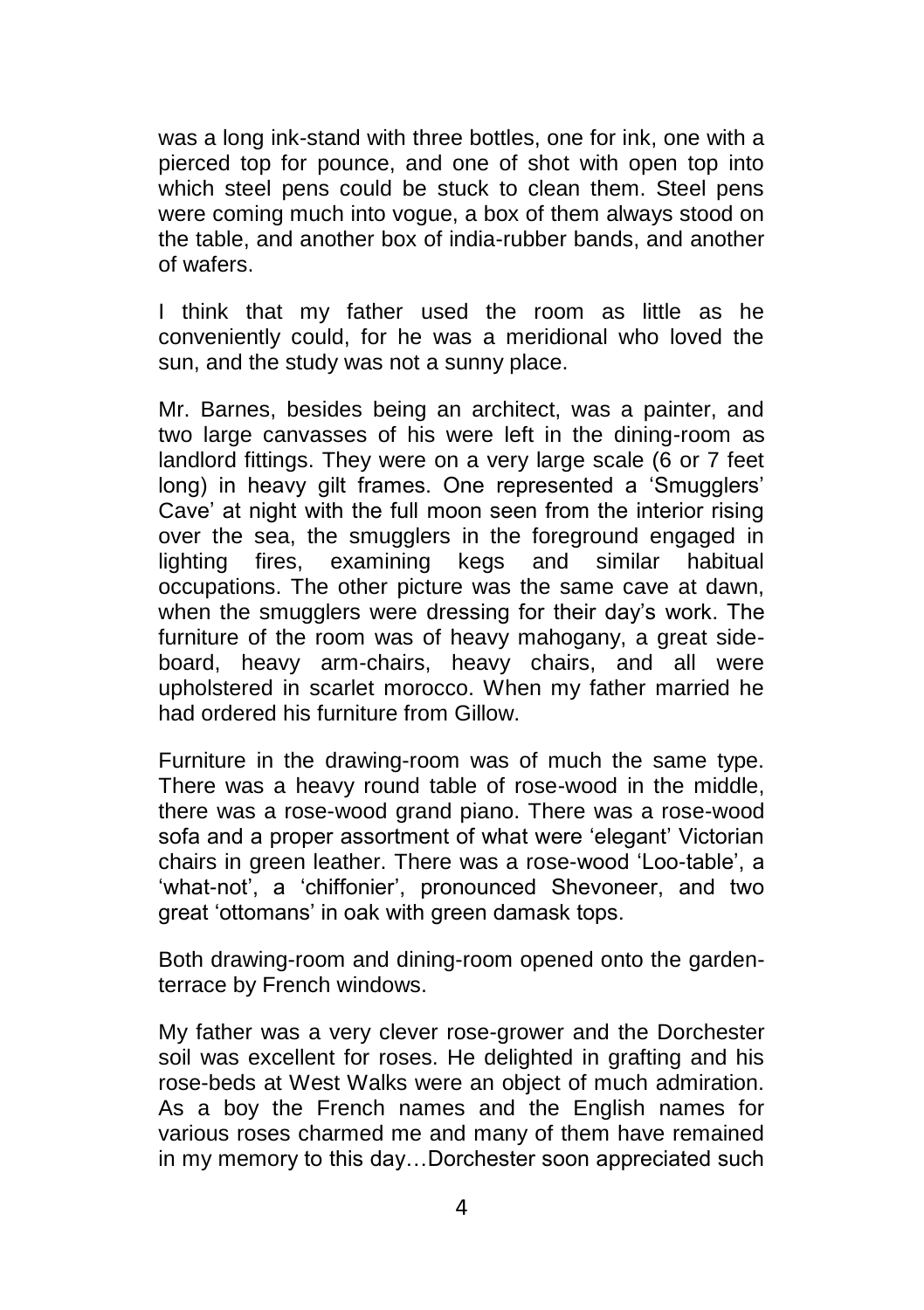local excellence, many people asked to see the roses and my father liked nothing better than to show them. If visitors admired they seldom went away empty-handed….

As it was with the rose-venture, so it was with the grapeventure. My father was a very successful grape-grower, and rejoiced particularly in Muscats. The grape-house was of no very great size but he produced from it wonderful grapes. My father bought one of the movable water-reservoirs which had recently been invented. This could be moved from place to place and a water-engine was also provided to avoid the difficulties of hand-watering. It was a good investment for the summer of (?) 1868 was one of exceptional heat and scorching drought (1).



Another novelty was a mowing-machine, which did away with the homely old scythe, which used to sound so pleasant when sluggards were taking one more turn on a summer morning. (2).

This was also particularly useful that year for it could provide a croquet-lawn (bad and small but up to the lowly requirements of those simple days) in front of the house…My mother was so struck by the possibilities of croquet as a social entertainer that she ordered a set from London and the mowing-machine lent itself to the making of a 'croquet lawn'. My mother was much given to hospitality. She loved entertaining and entertained very well. It is quite true that these entertainments were simple, as befitted those simple refreshing days.

In our Dorchester ways of life 'late dinners' did not yet occur. For evening entertainments the company was generally asked for 6.30 or 7 o'clock. On their arrival tea was provided. It was not so light as what is now called 'afternoon tea', and it is as well to remember that in the days of which I am speaking noone had heard of afternoon teas. When they were introduced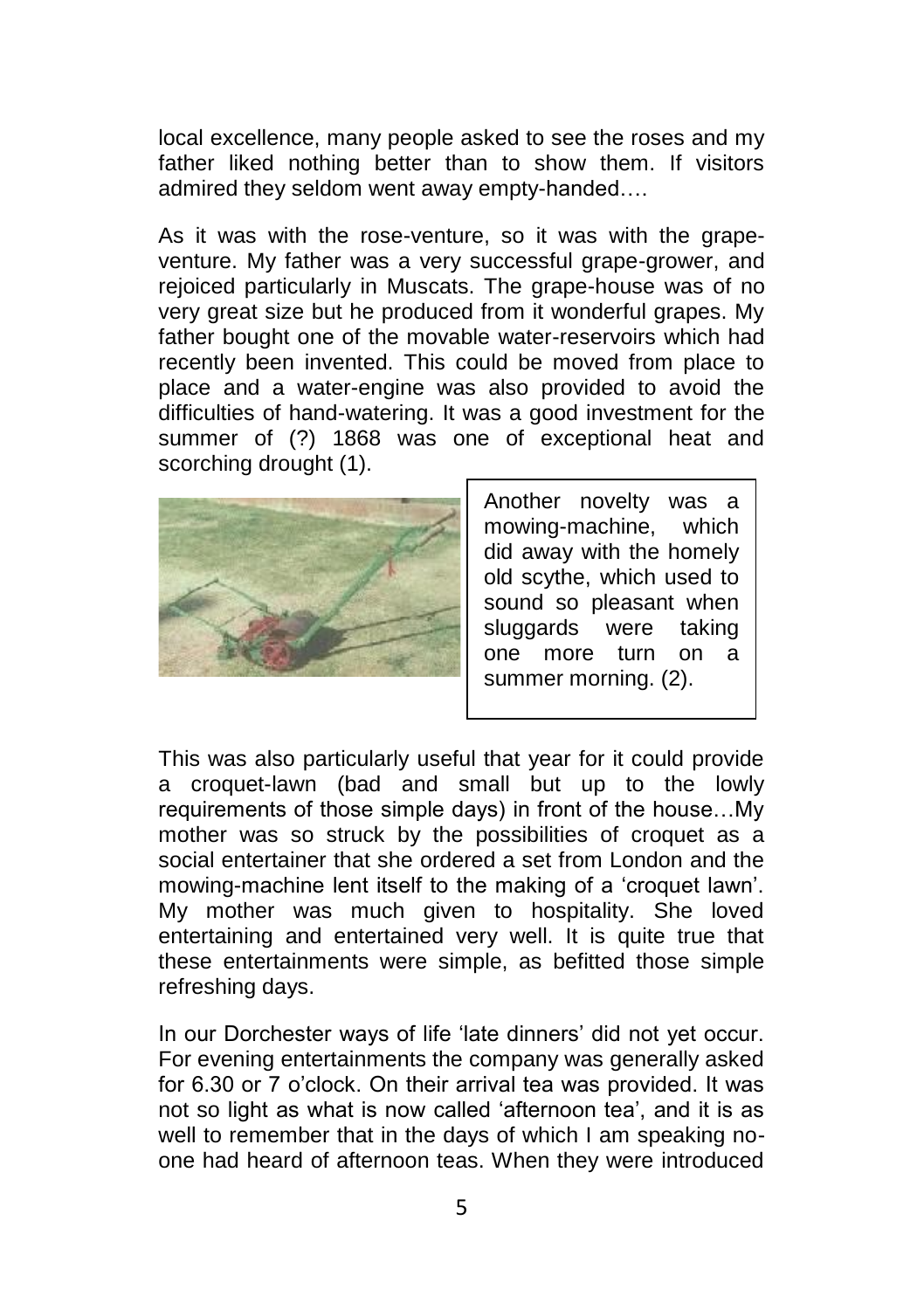they excited wonder, and some lament from adherents of the old régime. Gentlemen who were fortunate enough to dine 'late' (and to dine late was considered as a mark of hereditary or almost feudal grandeur) complained that afternoon-tea spoilt appetite for dinner, and ladies of the more serious school were inclined to discountenance it as a frivolity or perhaps the 'thin end' of undesirable luxury.

My mother's teas were different. The Company sat down at the dining-room table to partake of them. The best china was 'got out', there was a very large silver coffee-pot, and a very large silver tea-pot, and a very large 'urn', which provided boiling water for the service of the fête. The urn was a central feature of the proceedings, everything clustered round it. It was made of 'urn-metal' and had a beautiful surface of highlypolished black-brown copper. It came in hissing merrily, and a little time after a maid would bring in a red-hot iron on the end of a hook. The cover of the urn was taken off and the iron was dropped down into a tube which stood up inside, and so the water was kept boiling. For tea there were sandwiches and 'fancy bread', and home-made jams (for my mother was a famous jam-maker even in those jam-making times) and great cakes (for my mother was famous for her cakes) and it was all supplemented by purchased material, a few of Trim's famous rice-buns from Weymouth, and some muffins and spongecakes of Howe's equally renowned quality. People took things seriously then, and some of the old ladies would send their 'tea caps' in band boxes, which maids carried in advance.



G. E. MOULE, BISHOP IN MID-CHINA. (Pounce, Dorchester.)

When tea was over, the company adjourned to the drawing-room for the evening's entertainment. This generally consisted of music, though sometimes a friend would lecture and once I remember Mr. George Moule telling of adventures in Mid-China of which he was Bishop (3).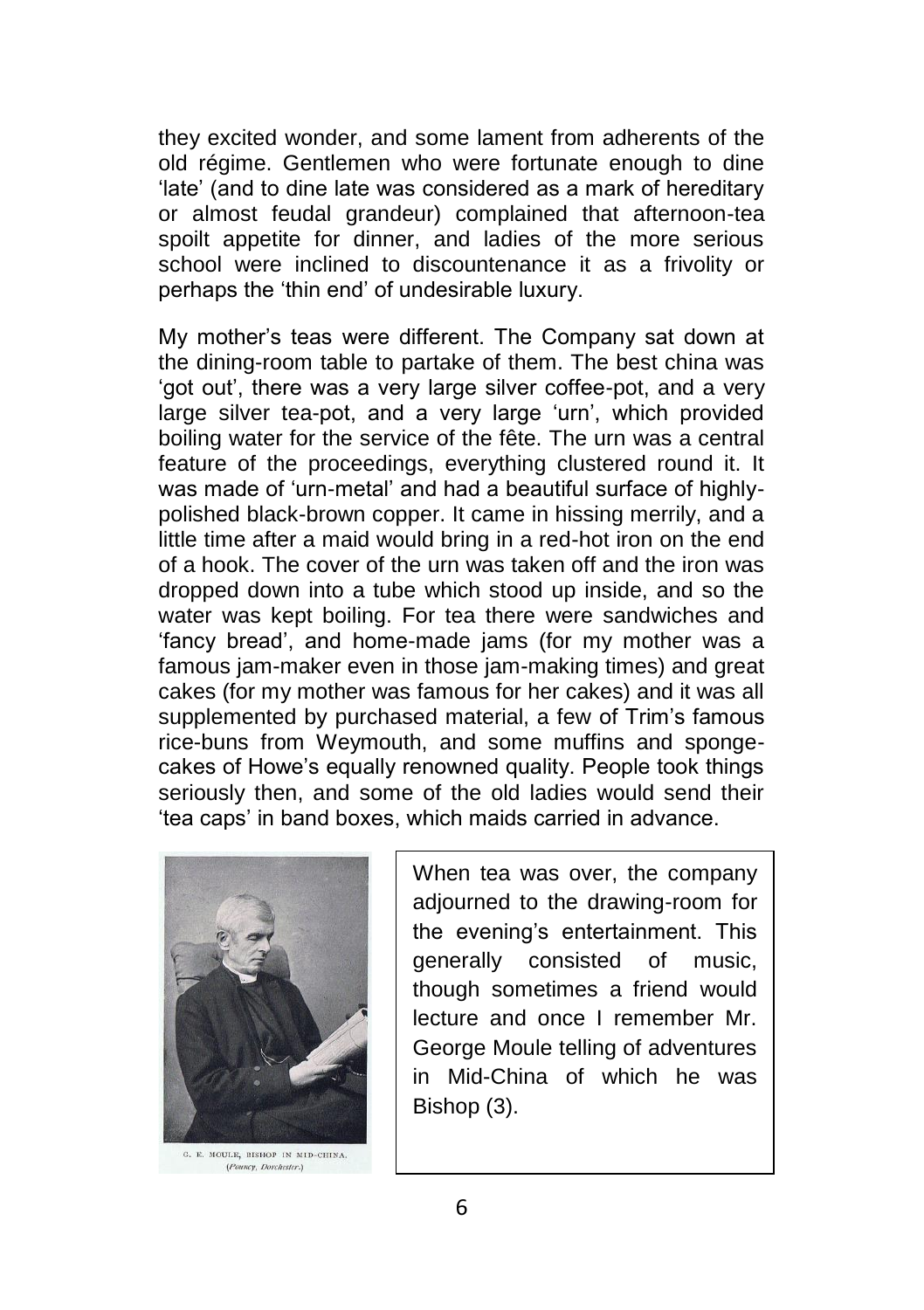Sometimes there were some mild games of Bagatelle or Quartettes (*sic*), but 'card-playing' was not countenanced. So the evening moved forward till at about 9.30 'supper' was announced. Then the company went back to the dining-room table where a much more solid meal was provided. There was ham and tongue or boned chickens and, in their seasons, cold turkey or salmon. In the centre of the table was an oldfashioned epergne with a noble tipsy-cake in the middle cutglass dish, and raisins-and-almonds, candied fruits, and ginger round about. There was no pretence or make-believe, the table was only decorated by a spotless hand-made cloth, but all of the victuals were of the best and of the best-cooked; there was no stinting of anything, and people enjoyed it all. It would indeed have been strange if they had not, for little 'entertaining' went on in Dorchester at the time….

But the life of West Walks House, though it was unpretentious, was not calculated for economy. Possibly my mother did not realise any need for it. There was a growing family, there were delicate children who were supposed to need continual doctors and change. There was a large household of high-class servants, there was a good deal of 'entertaining', and there was no stinting for anyone. Probably the rate of living had for some time exceeded the income… Perhaps it was my mother who first realised it, for my father was slow to notice anything of a troublesome nature until it was forced upon his attention. Once she had realised that there must be retrenchment, she set herself to it unquestioningly. If retrenchment was to be, circumstances helped to make it less difficult than it might have been. West Walks House had to be given up, for the lease had come to an end, and Mr. Barnes the owner had made up his mind to live in it himself. So another house had to be found… at last the choice fell on a little house in a terrace in South Street.

(1). The summer of 1868 was very hot & dry, with some of the highest temperatures ever recorded for the second half of July occurring in this year. There was a remarkable spell of hot days, with temperatures over 30degC in England. For the south-east of England specifically, a maximum temperature